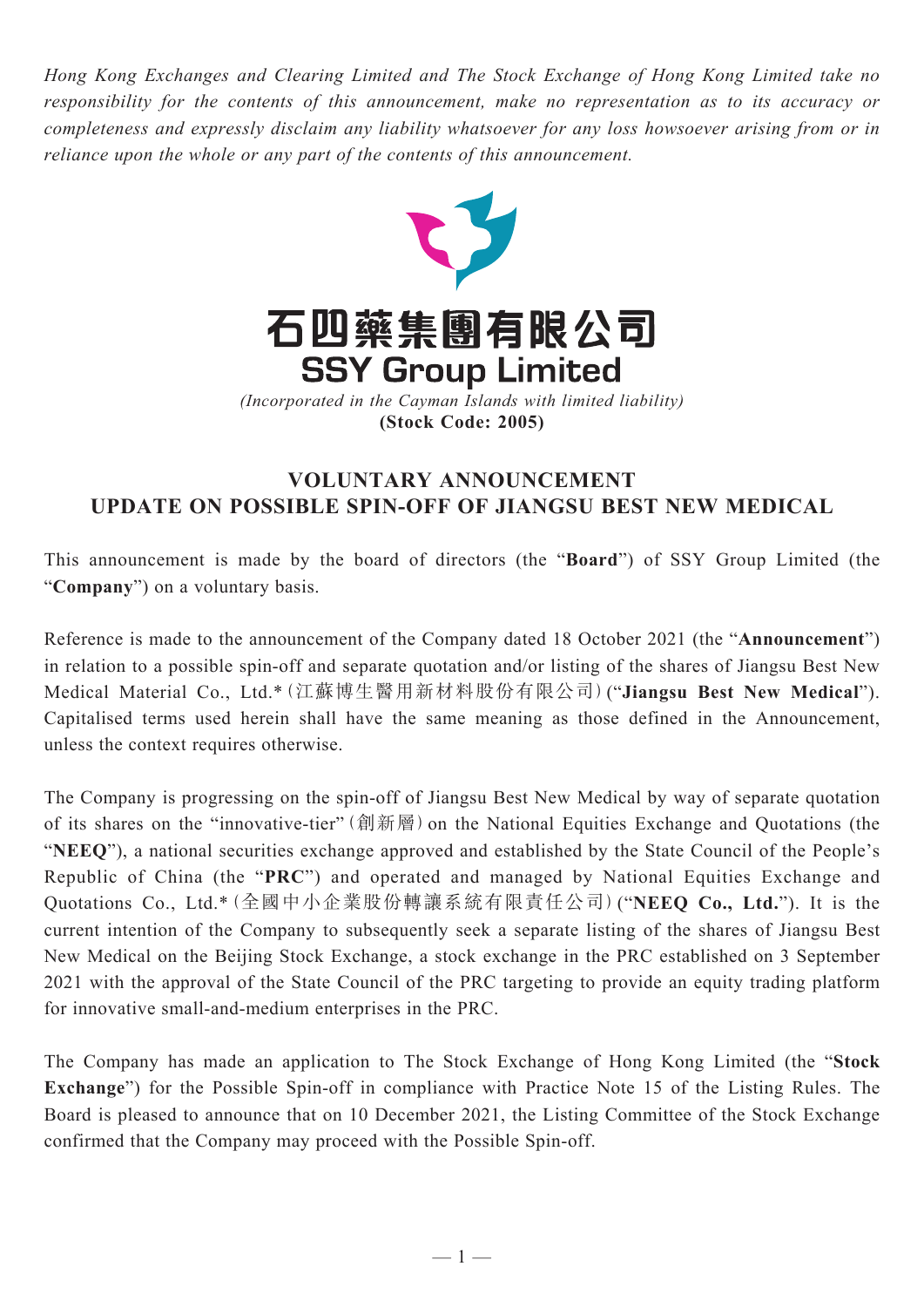## **NO ASSURED ENTITLEMENT TO SHAREHOLDERS**

Under paragraph 3(f) of Practice Note 15 of the Listing Rules, listed issuers carrying out spin-offs are required to provide existing shareholders with an assured entitlement to shares in the spun-off entity, either by way of distribution in specie of existing shares or by way of preferred application in any offering of existing or new shares in the spun-off entity.

Qualified investors seeking to invest in the shares of companies quoted on the "innovative-tier" (創新 層)of the NEEQ shall fulfill the following requirements:

- (i) institutions having a paid-up registered capital or share capital of RMB2 million or above;
- (ii) partnerships having a paid-up registered capital of RMB2 million or above; and
- (iii) natural person investors:
	- (A) having a daily average of more than RMB2 million worth of assets in securities and capital accounts (excluding the capital and securities financing by the investor through securities margin trading) 10 trading days before application for permission;
	- (B) having more than two years of experience in securities, funds and futures investment, or two years of work experience in design of financial products, investment, risk management and relevant areas, or experience serving as senior management of securities companies, futures companies, fund management companies or its subsidiaries, commercial banks, insurance companies, trust companies, finance companies etc., or registered financial institutions including subsidiaries of securities companies, futures companies, private equity mangers etc.; and
	- (C) who have not been prohibited from participating in stock trading of quoted companies under the Securities Law of the PRC.

As advised by the legal adviser of Jiangsu Best New Medical as to the laws of the PRC, upon completion of the Possible Spin-off, foreign natural persons, legal persons and institutions (including residents of the Hong Kong Special Administrative Region of the PRC ("**Hong Kong**"), the Macao Special Administrative Region of the PRC ("**Macao**") and Taiwan), who are proposing to acquire the shares of Jiangsu Best New Medical through public trading or private placement, are required to satisfy the requirements of qualified investors and the conditions for opening A shares securities accounts.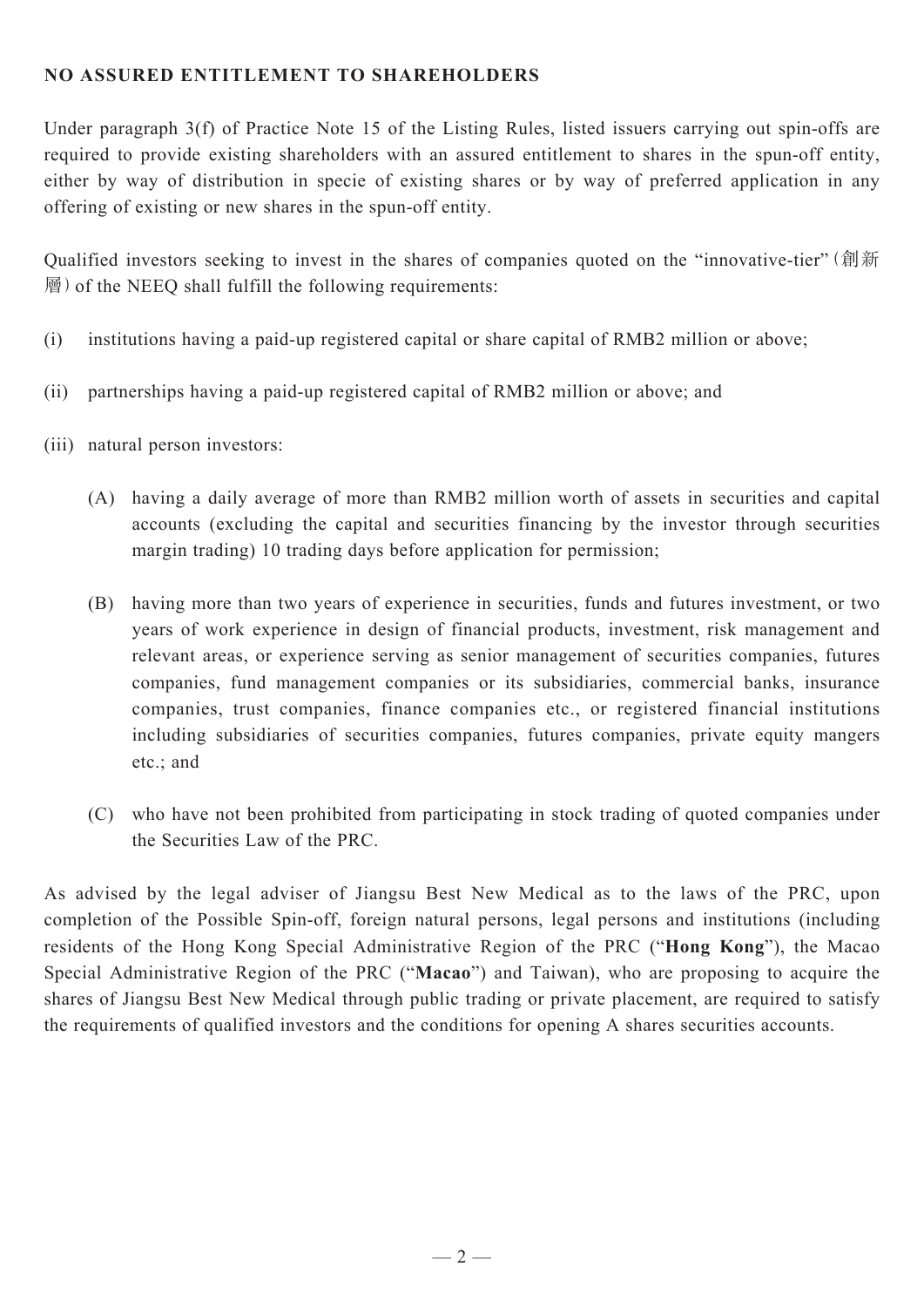To qualify for opening such securities accounts, such foreign investors shall be, among others,

- (i) residents of Hong Kong, Macao or Taiwan who work and live in the Mainland China;
- (ii) foreign natural persons working in the PRC and the securities regulatory institution of his/her home country (region) having established a regulatory cooperation mechanism with the China Securities Regulatory Commission; or
- (iii) qualified foreign investors (qualified foreign institutional investors (QFII) and Renminbi qualified foreign institutional investors (RQFII)).

Save for the circumstances above, upon completion of the Possible Spin-off, foreign natural persons, natural persons in Hong Kong, Macao and Taiwan, residents of the PRC holding a PRC passport who have obtained permanent residence visa of foreign countries or regions), foreign institutions, institutions in Hong Kong, Macao and Taiwan, are not qualified for the opening of A shares securities accounts and hence are not allowed to directly acquire the issued shares of or the shares to be issued by Jiangsu Best New Medical.

Given that most of the shares of the Company are held by HKSCC Nominees Limited where the beneficial owners of the shares of the Company are unknown to the Company and most of the remaining shareholders of the Company are non-PRC residents as at the date of this announcement, it would be practically difficult, unduly cumbersome and not feasible for the Company to ascertain whether each and every of its individual shareholders or institutional investors meets the PRC legal requirements as set out above. Accordingly, compliance with paragraph 3(f) of Practice Note 15 of the Listing Rules in relation to the Possible Spin-off will not be feasible.

Having considered that (i) Jiangsu Best New Medical and the Company should comply with the requirements under PRC laws; (ii) Jiangsu Best New Medical will remain a subsidiary of the Company and the results of which will continue to be consolidated into the accounts of the Company upon completion of the Possible Spin-off; (iii) the Possible Spin-off is not expected to be a major transaction for the Company which would require shareholders' approval under the Listing Rules; and (iv) it is not feasible and unduly cumbersome for the Company to provide its shareholders with an assured entitlement of the shares in Jiangsu Best New Medical due to legal restrictions in the PRC set out above, the Board is of the view that the Possible Spin-off and the non-provision of assured entitlements in connection with the Possible Spin-off are fair and reasonable and in the interests of the Company and its shareholders as a whole.

The Company has applied to the Stock Exchange for, and the Stock Exchange has granted a waiver from strict compliance with the applicable requirements in relation to the assured entitlement under paragraph 3(f) of Practice Note 15 of the Listing Rules (the "**Waiver**"). The Stock Exchange reserves the right to revoke or modify the Waiver if there are changes to the information provided or circumstances under which the Waiver is granted, of which the Company must promptly notify the Stock Exchange.